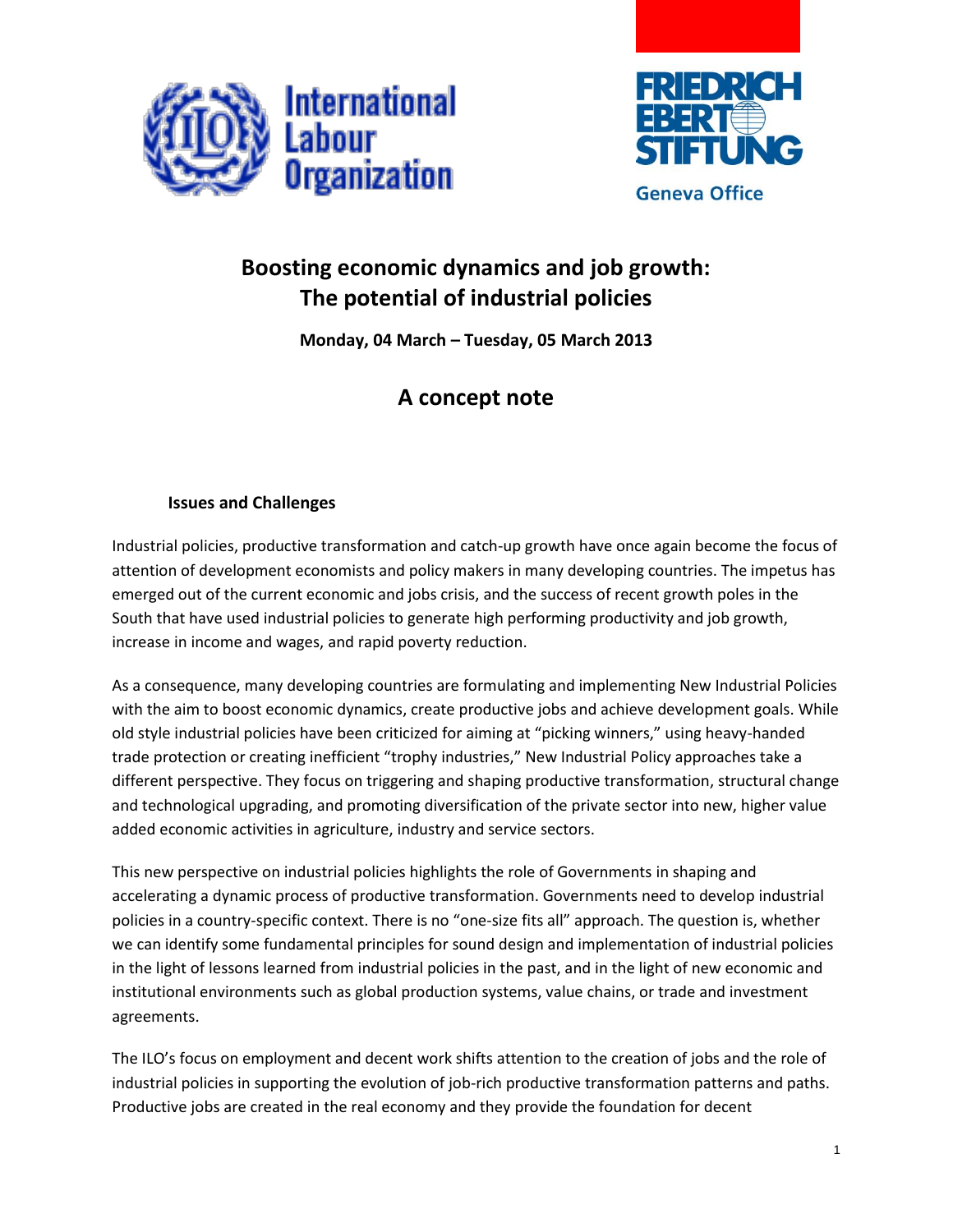employment, increasing wages, improved living standards and social cohesion.<sup>1</sup> Experience from developing countries shows that increasing productive capacities, GDP growth and structural transformation are not automatically reflected in more productive jobs and increased employment opportunities. The pattern of structural change, investment and diversification, and the nature of technological advancement in enterprises determine the performance of the economy in terms of productivity and job growth. Different jobs have different developmental value as they differ in the technology and skills content and the potential for learning on the job. Furthermore, jobs in value chains, in the informal and formal economy have different impact on employment opportunities for women, for young people, for rural workers or for workers in cities. This has important implications for industrial policies.

Industrial policies are also about building domestic capabilities. Country-specific capabilities define the feasible productive transformation patterns a country may follow and those economic activities and technologies it may easily imitate and adopt. Domestic capabilities explain why countries even with similar factor endowment may show very different performance in economic development and catching up. Capabilities are embodied in a society's knowledge base, in the particular structure of general, vocational, occupational, technical knowledge and in the competences acquired at the level of firms, industries and the economy. A large part of such capability-creating knowledge is tacit, and domestic capabilities can only be acquired in a long-term process of learning and experience. This has important implications for policies to enhance domestic capabilities through education, training and learning by doing in industries.

The level of development determines the country-specific challenges and needs, and industrial policies need to be designed in the light of these challenges and needs. This workshop is specifically designed to focus on lower and upper middle income economies. Middle income countries, in contrast to LDCs, have achieved some level of productive transformation and industrial development, however, so far could not generate a sufficiently strong catching up dynamics observed in emerging economies. Furthermore, a rapidly emerging literature provides empirical evidence for the so-called middle income trap and highlights the risk of middle income countries to lose growth dynamics as they approach higher income thresholds. Industrial policies in middle income countries therefore are challenged with accelerating the dynamics of productive transformation, jobs creation and private sector dynamism. Equally important, as middle income countries approach higher levels of technology, more complex industries, and certain income thresholds, they risk falling into the so-called "middle income trap". The challenge of industrial and education policies in middle income countries therefore is to sustain the dynamics of productive transformation, and develop those capabilities that are critical for shifting from imitation to the innovation phase of economic development.

 $1$  Labour market, training and employment policies are important instruments to promote employment of workers in existing and newly created jobs, effective reallocation of resources, decent work outcomes, and skills demand meeting skills supply.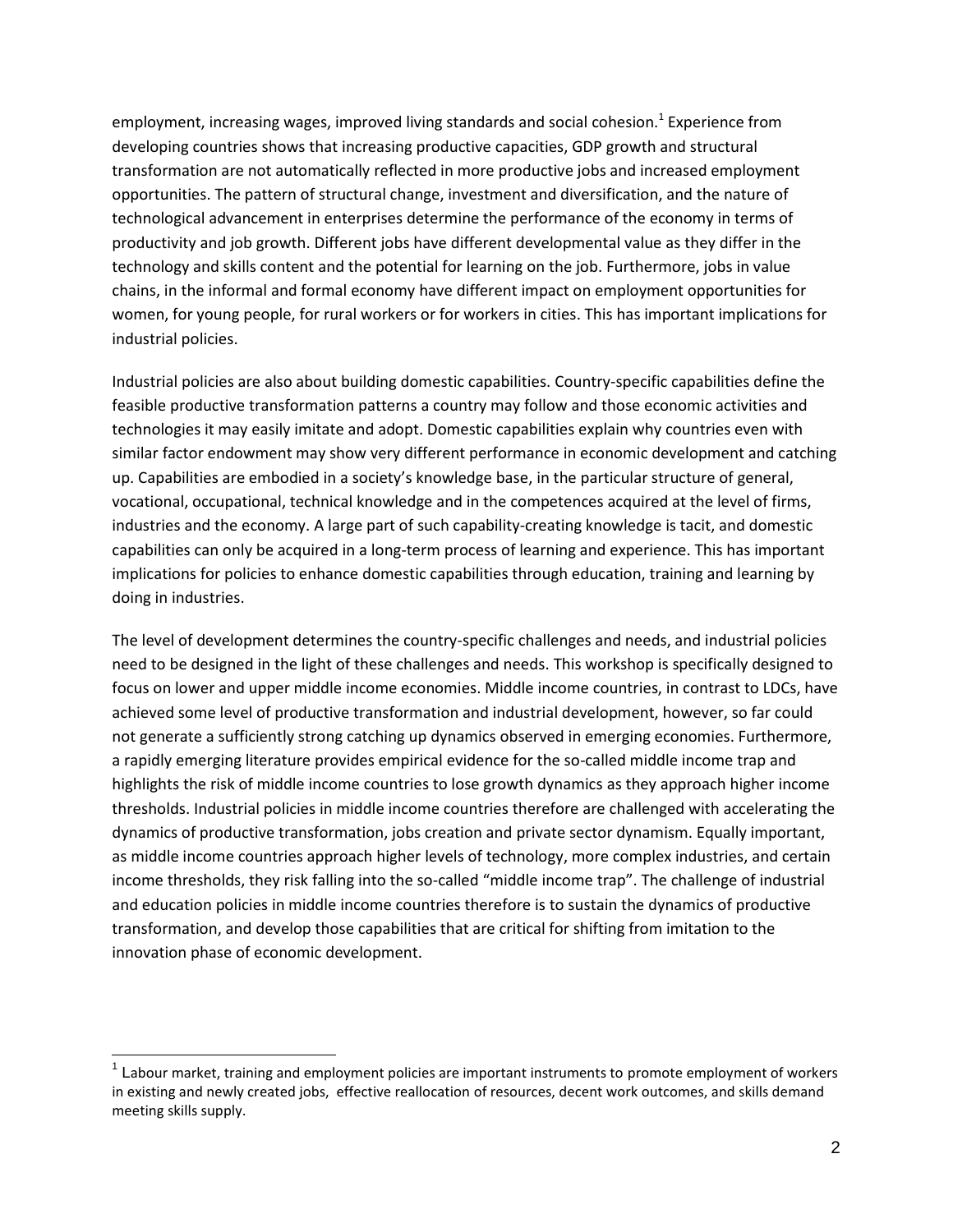Finally, governments themselves are challenged with building developmental capacities and policymaking capabilities to tackle new challenges and to enhance the potential scope and effectiveness of industrial policies. Such capacities and capabilities are accumulated in a learning process. Governments need to learn to choose models and frameworks for the design, implementation and evaluation of policies in the light of development objectives. The policy framework determines the scope and mix of different policies, sequencing of policy interventions, rules leading to good governance etc. Furthermore, Government teams are challenged with developing in a process of learning by doing, experience and practice high performing industrial policy design and implementation procedures, competences and "knowing how to do".

## **Scope and organization of the workshop**

The main objective of the workshop is to share information and exchange experience in the area of industrial policies, productive transformation and job creation between government representatives from African, Asian and Latin American countries, representatives of international organizations as well as researchers from the Geneva community.

The workshop is structured according to three larger themes:

- 1. Promoting productive transformation investment, finance, and trade policies
- 2. Promoting domestic capabilities a comprehensive learning strategy
- 3. Government capacities and capabilities getting the industrial policy right

The workshop addresses the following issues and questions for lower and upper middle income countries. These questions will guide the debate during the workshop.

- What patterns of productive transformation have high potential to in lower and upper middle income countries to generate productive jobs and jobs with high developmental value?
- What is the role of social capabilities and learning in shaping country-specific catching up and productive transformation paths?
- What policy areas and measures should governments choose and combine to achieve the multiple goals of productivity increase, accelerated job creation and rapid accumulation of social capabilities?
- How can the informal economy be integrated into a productive transformation process?
- What patterns of economic and social transformation helps countries to avoid falling into the middle income trap?
- How can the state and private sectors work effectively together to promote new production, trade and job opportunities and enhance the dynamism of the private sector?
- What are effective mechanisms and policy design and implementation procedures that avoid political capture and limit rent-seeking?
- How can Governments effectively develop policy-making capabilities?

Different panels are organized under each of these themes with presentations followed by open discussion.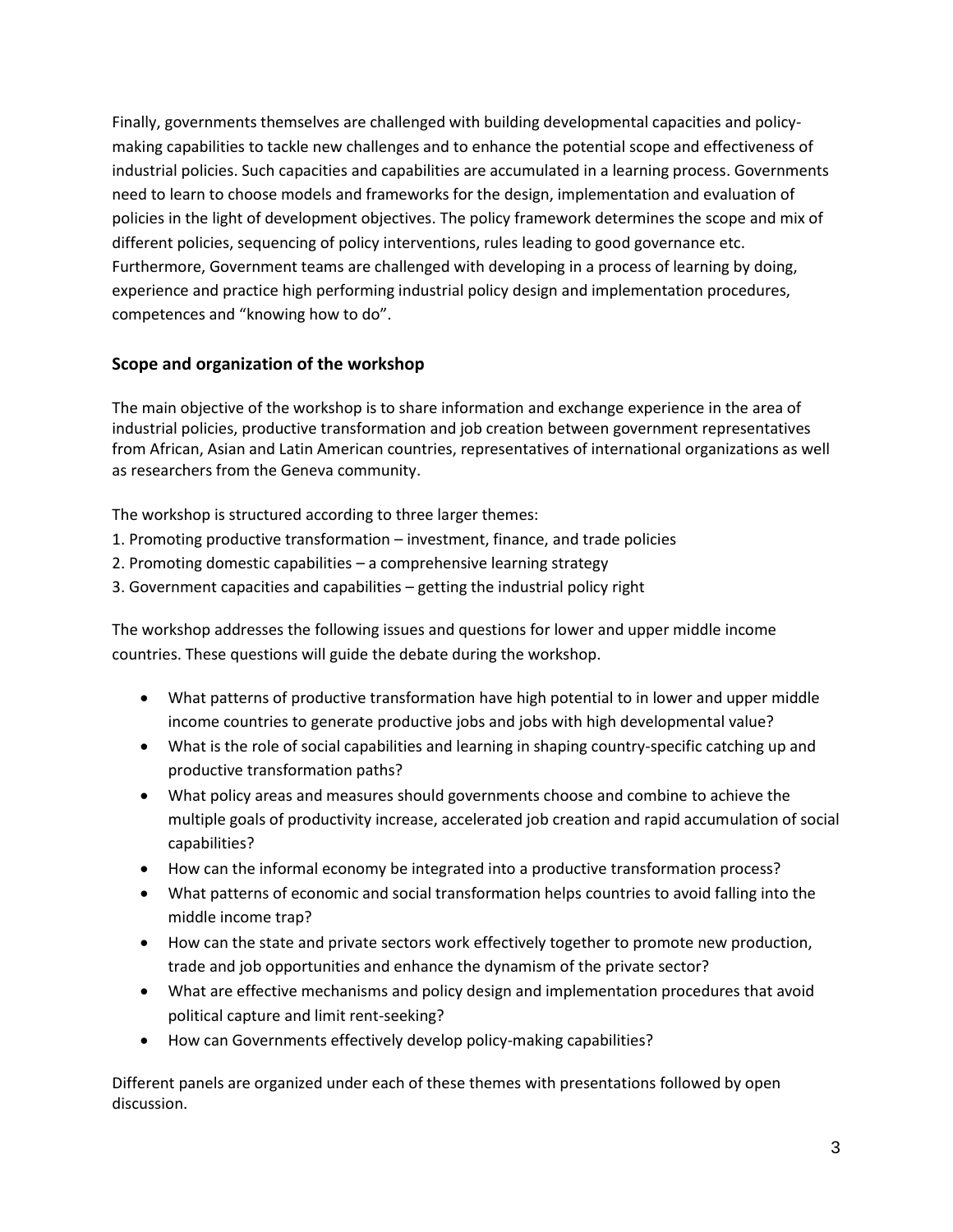## **I. Promoting productive transformation**

Investment, finance and trade policies are discussed as key areas of industrial policies, and their potential to accelerate productive transformation and to sustain a high performing development process allowing countries to move into advanced income levels.

## **1. Investment policies and institutions**

## **a. Structural change, FDI, MNE and value chains (Richard Kozul-Wright, UNCTAD)**

Enhancing public and private investment in advanced technologies and more productive economic activities is key to promote the dynamics of productive transformation and catching up. While manufacturing has been considered as the leading sector in catching up, recent studies also highlight the relevance of investment in agriculture and the service sector. Furthermore, the role of foreign direct investment, multinational enterprises as well as global value chains and production networks are discussed as a source of structural transformation and job creation.

## Guiding questions:

- $\triangleright$  What is the relevance of investment in manufacturing, agriculture and the service sector in accelerating economic dynamics and job creation?
- $\triangleright$  How can middle income countries take advantage of FDI, MNE and global production networks in promoting a high-performing productive transformation process?
- $\triangleright$  What is the space for investment policies?
- $\triangleright$  Is there a trade-off between fostering technological advancement and job creation? How can investment policies address this issue?
- $\triangleright$  What is the role of investment policies in supporting middle income countries to avoid the middle income trap?

## **b. Investment Agreements (Aaron Cosbey, IISD)**

Almost all middle income countries have signed a number of international investment agreements (IIAs), both as stand-alone treaties and as constituent elements in broader free trade agreements. While the resulting heterogeneous patchwork of treaties defies general description, there are some elements that many agreements have in common, and which may present problems from the perspective of states seeking to practice industrial policy. The vacuum of multilateral governance in the area of investment law complicates the prospects for any quick fixes, but that does not mean progress is impossible.

## Guiding questions:

- $\triangleright$  What specific types of policies might be proscribed by IIAs?
- $\triangleright$  How big a problem is this? Are those policies actually desirable, effective?
- $\triangleright$  How might IIAs be written/revised so as to allow for the policy space necessary for governments to pursue effective new industrial policy?
- $\triangleright$  Even if new IIAs follow such a template, what are the challenges to revising the thousands of *existing* IIAs?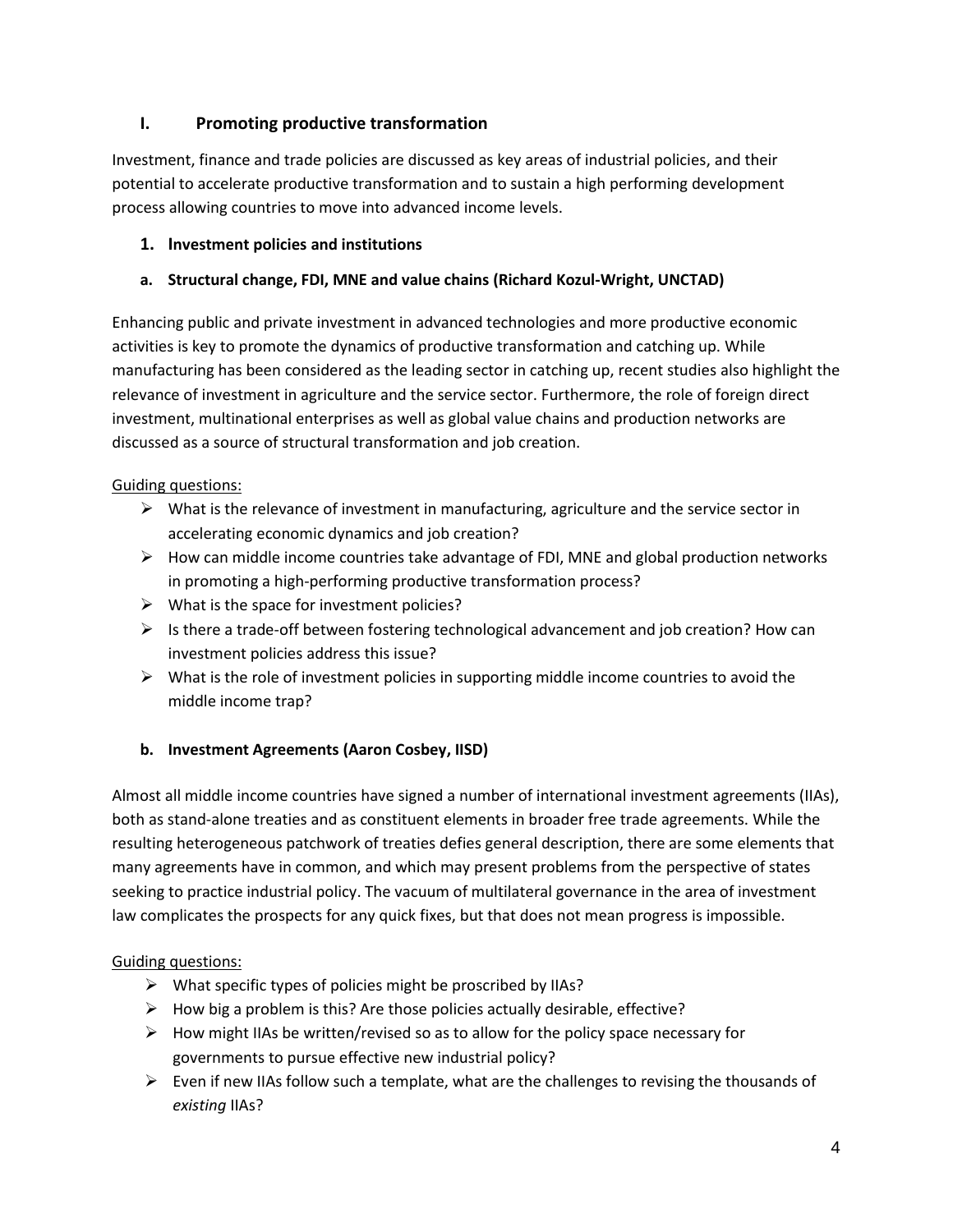#### 2. **Financing productive and social transformation (Katja Hujo, UNRISD)**

Governments and institutions need to secure access to finance in order to invest in productive capacities and to foster socio-economic transformation. Mobilizing revenues, and in particular, domestic resources, is critical if governments aim at transforming their economies and meeting the needs of their citizens. Countries that are rich in natural resources or minerals have the option to mobilize revenues from production and export of primary products. Fiscal space can also be expanded by reforming tax systems or by contracting external debt or development aid, although the developmental and redistributive effects of each option have to be considered carefully.

#### Guiding questions:

- $\triangleright$  What are effective policies and institutions to mobilize domestic resources from mineral production and commodity exports and to translate them into productive and social transformation leading to more diversified, equitable and sustainable growth patterns?
- $\triangleright$  How can tax reforms expand fiscal space and contribute to productive as well as distributive goals? What can we learn from the political economy of tax reforms and the linkages with expenditure policies? How can governments achieve a reasonable balance between economic and social expenditures?
- $\triangleright$  What role does aid and external credit play for financing productive and social development?
- $\triangleright$  What are the linkages between the politics of domestic resource mobilization and fostering of domestic capabilities?

## **3. Trade Policies and institutions**

#### **a. GVCs, the New Trade Narrative and the Industrial Policy (Faizel Ismail)**

Trade policies played an important role in the rapid catching up countries in East Asian. These countries diversified their production and export structures, upgraded technologies, created new comparative advantages and created productive jobs. This has provided the rationale for the development of "infant industries". Import protection as well as export promotion were applied in most successful catching up countries to develop "infant industries", and to emulate into leading techno-economic paradigms. Many of the instruments applied by these countries are no longer sanctioned by the WTO rules. More recently, integration into global supply chains and the development of regional production networks are discussed to support countries in particular in Africa and Latin America to engage in international trade and to industrialize.

#### Guiding questions:

- $\triangleright$  What is the space for low and upper middle income countries under WTO rules to use trade policy instruments for the development of new comparative advantages and new industries in advanced and more complex technologies?
- $\triangleright$  What was the role of trade policies in creating regional supply chains in Asia and high trade volume in components and parts. Why did the African and Latin American region fail to develop such strong regional supply chains?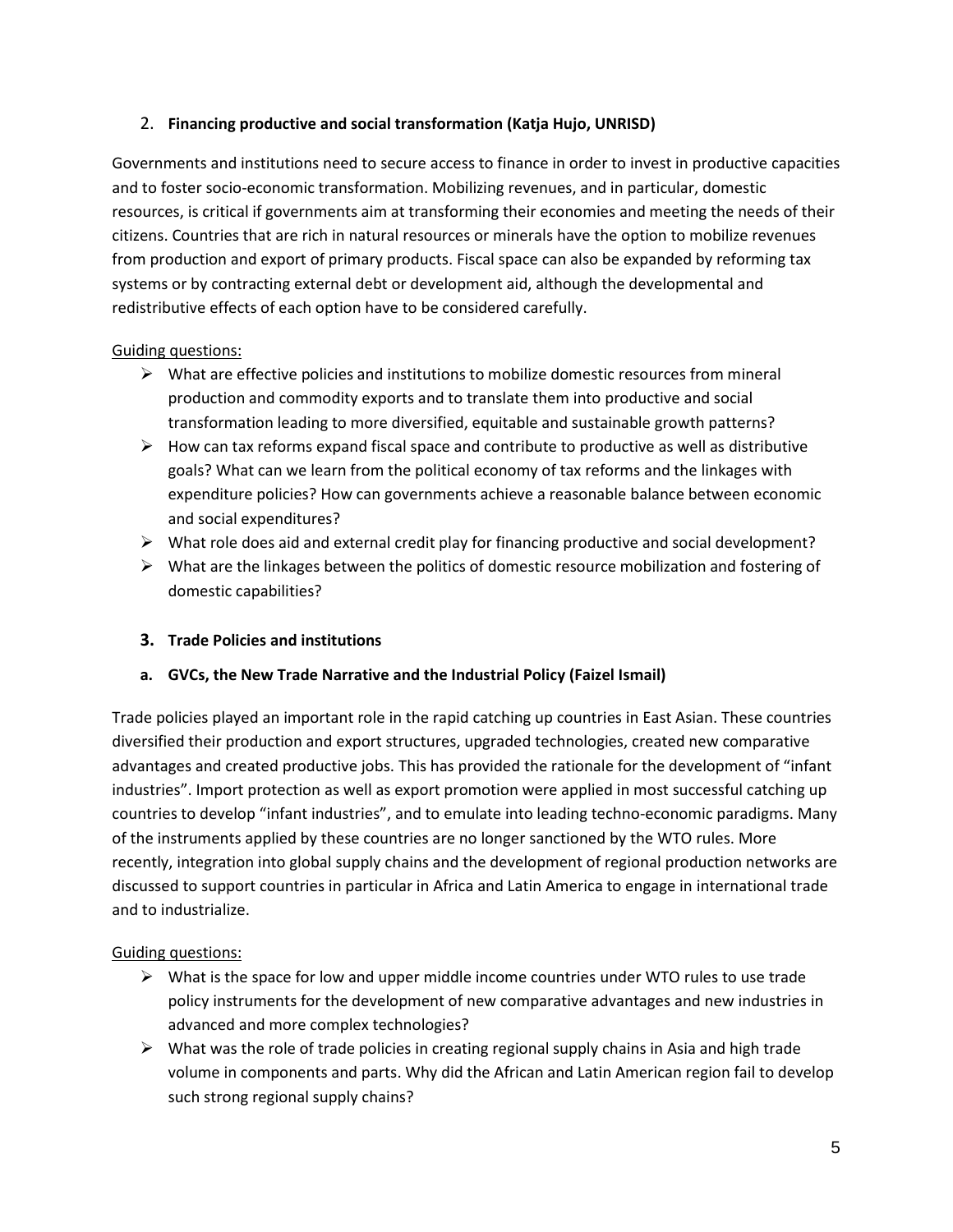$\triangleright$  What is the potential of African and Latin American countries promote regionally integrated production and trade networks?

## **b. Trade agreements (Esther Busser, ITUC)**

Trade agreements impact on the use of trade policy instruments such as tariffs, non-tariff barriers, intellectual property rights, and investment requirements etc. which are among the instruments used in industrial policies. Trade agreements therefore tend to limit the policy space that countries have at their disposal to foster the process of structural transformation. At the same time rapid and deep trade liberalization, whether unilateral or through trade agreements, has led to reversing processes of structural transformation and in some cases led to de-industrialization. Trade policy therefore seems to be an important component of an industrial policy and trade agreements should be assessed on their impact on structural transformation and policy space for structural transformation and diversification.

## Guiding questions:

- $\triangleright$  What are the major objectives for developing countries to sign trade agreements?
- $\triangleright$  What is the scope of bilateral and regional trade agreements?
- $\triangleright$  Which trade policy instruments are important for structural transformation and how have they been limited in trade agreements?
- $\triangleright$  How have trade agreements/trade liberalization impacted on structural transformation?
- $\triangleright$  How do trade agreements impact on regional integration and possible promotion of regional industrial development?
- $\triangleright$  What kind of trade regime is needed for low and middle income countries to enhance structural transformation?

## **II. Domestic Capabilities**

Social capabilities determine the options and boundaries for productive transformation. They define the feasible products and economic activities that a specific country and enterprise may develop, possible diversification patterns, and technologies that may be imitated. Social capabilities exist at the collective level, that is at the level of enterprises, industries, value chains, the labour force, societies etc.

Capabilities are embodied in the knowledge base of these social groups. The nature, variety and complexity of this knowledge base – the knowledge structure – determines the options space. The social knowledge structure is shaped by cultural knowledge provided in social networks such as families and communities, by formal knowledge taught in schools and by technical, commercial or occupational knowledge acquired in enterprises and industries. In addition, procedures or "knowing how to do" embodied in institutions and routines of enterprises determine the competences to translate options into investment and productive capacities.

Education, training and industrial policies have the potential to fundamentally shape and transform the social knowledge base, enlarge the options space for productive transformation and the creation of productive jobs. Policies to expand domestic (social) capabilities therefore form a central element of productive transformation and economic development strategies.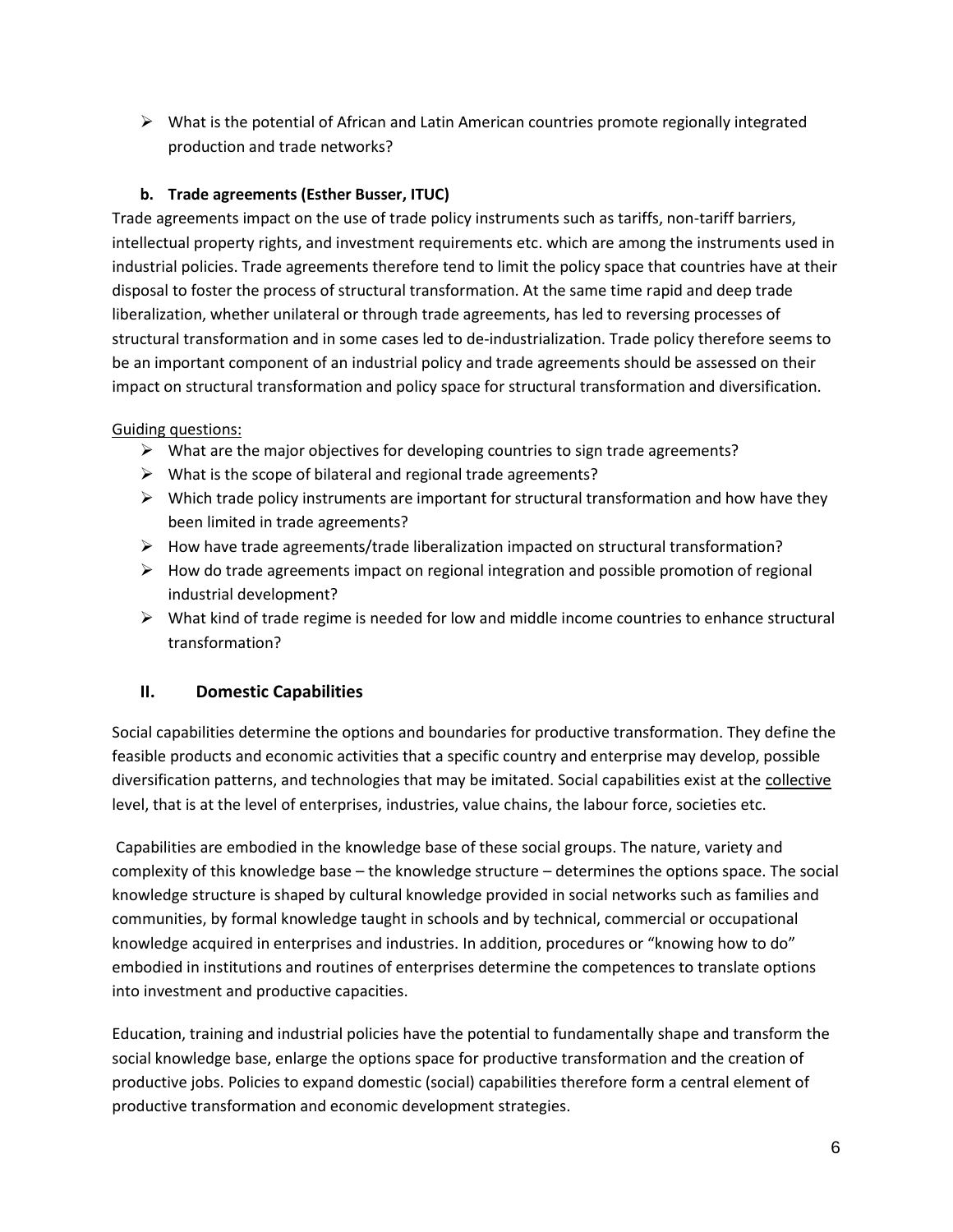#### **1. Enhancing options and competences for productive transformation (Irmgard Nübler, ILO)**

Formal education represents a main determinant of economic growth and productive transformation. While economists find it difficult to demonstrate the link between education levels, growth and job creation, the capability approach shows that the education structure rather than aggregate levels translates formal schooling into growth and productive jobs. Education structures differ between countries, and different educational structures provide different options space for diversification, for structural and technological change. Education policies are therefore challenged with transforming the education structure in a way that creates wide options and competences for productive transformation and job growth. A high performing process of catching up requires a comprehensive learning strategy: Education policies to open space for diversification and new technologies, training policies to meet skills demand for efficient use of technologies, and industrial policies to promote industries and technologies which provide learning opportunities with steep learning curves.

#### Guiding questions:

- $\triangleright$  What is the link between education, capabilities and production transformation?
- $\triangleright$  How can education policies expand the options space and competences for productive transformation?
- $\triangleright$  What is the challenge of industrial policies in the light of country-specific capabilities?
- $\triangleright$  What is the role of capabilities and educational transformation patterns in avoiding middle income countries falling into the middle income trap?

#### **2. Infrastructure investment: from productive capacities to domestic capabilities** (**Christoph Ernst, ILO)**

Public and private investments in physical infrastructure are critical for growth and development since they have the potential to create domestic capabilities in addition to physical assets and employment. Infrastructure investment contributes to the accumulation of physical capital and to creating or improving physical connectivity through transport and communication as well as energy supply which facilitates trade, crowds in private productive investment and increases productivity. The process of infrastructure investment, building and maintenance of infrastructure creates new jobs, temporary and longer term jobs, in particular by choosing labour intensive technologies. Finally, infrastructure development provides the opportunity to create domestic capabilities in the labour force and in enterprises and has a high potential and leverage to contribute to the dynamics of productive transformation.

#### Guiding questions:

- $\triangleright$  How should infrastructure development policies and procedures be designed to accumulate domestic capabilities for diversification?
- $\triangleright$  What is the role of the Governance structure, involved enterprises, local contractors and big companies, and the workers? How does a successful environment look like?
- $\triangleright$  How should technologies be chosen in the light of job creation, productivity and capability creation objectives?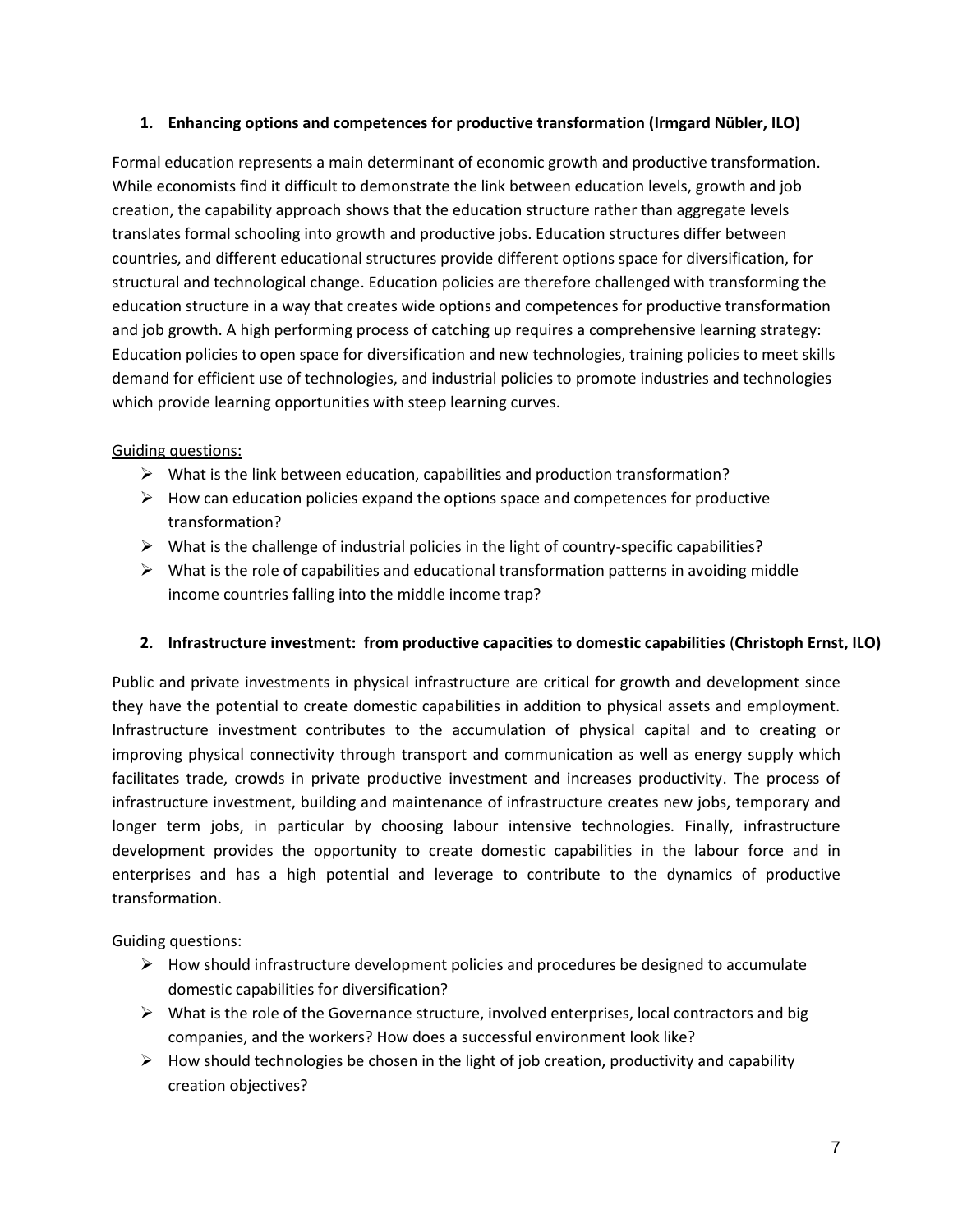## **3. Informal economy, capabilities and productive transformation (Christine Hofmann, Mario Berrios (tbc), Uma Rani, Per Ronnas, ILO)**

The informal economy plays an important role in most middle income economies. It relates to the craft sector, small firms in manufacturing and services, both in urban and rural areas. The informal economy is characterized by low levels of technology, jobs with low levels of productivity, and low wage. In addition, informal institutions governing relationships, and formal institutions often limit incentives as well as competences of micro and small enterprises to diversify, switch into higher value added products and grow. In other words, institutions in many middle income countries reflect low social capabilities. This challenges governments to integrate the informal economy into a strategy of productive transformation and to develop institutions that demonstrate high social capabilities in creating options and in translating options into productive transformation.

## Guiding questions:

- $\triangleright$  Are formal institutions serving the needs of informal enterprises?
- $\triangleright$  How can informal institutions be transformed to support productive transformation in the informal economy?
- $\triangleright$  How can Governments and institutions support technological and occupational learning in the informal economy and in informal enterprises for improved productivity, quality of products and quality of jobs?
- $\triangleright$  How can industrial policies and institutions enhance incentives, pressures and support for informal enterprises to learn and search for new activities, diversify and to facilitate linkages and transitions to the formal economy.

# **III. Government capacities and capabilities Experience from Latin America (Robert Devlin, Johns Hopkins School** of Advanced International Studies

**Experience from Asia and Africa (Tilman Altenburg, German Development Institute**)

Governments are challenged with formulating and implementing industrial development strategies, creating interactive collaboration among key stakeholders in public and private sectors and getting the industrial policy process right. In this context, many Governments need to strengthen industrial policymaking capabilities to tackle new challenges and to enhance the potential scope and effectiveness of industrial policies. This is highly relevant in many countries, in particular where the neglect of pro-active industrial policies during the past two decades prevented governments from advancing knowledge and experience in the design and implementation of industrial policies. The question is how Governments in Africa, Latin America and Asia can rapidly learn, accumulate knowledge and in particular strengthen policy making capabilities.

## Guiding questions:

 $\triangleright$  What are the challenges and major objectives and aspirations of industrial policies in Asia/ Latin America/ Africa?